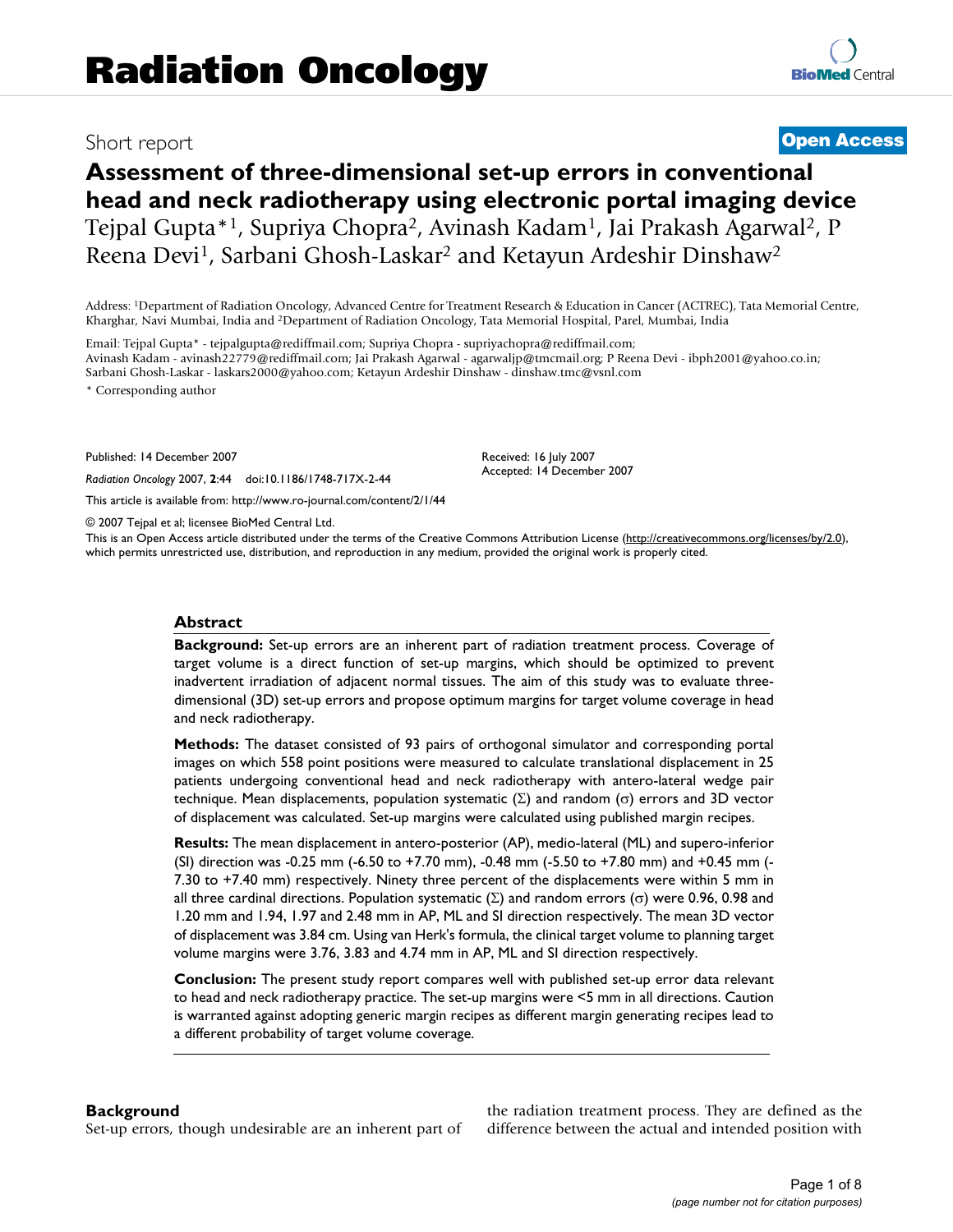respect to radiation delivery. Coverage of target volume is a direct function of set-up margins, which should be optimized to prevent inadvertent irradiation of adjacent normal tissues. Planning target volume (PTV) that encompasses the clinical target volume (CTV) with some margins to account for such uncertainties in patient positioning, organ motion, and beam geometry is universally accepted today as the benchmark for radiotherapy (RT) dose prescription [1,2]. The use of portal imaging to measure set-up errors is accepted standard practice [3]. The widespread availability of electronic portal imaging devices (EPID), coupled with a demand to reduce PTV margins, particularly for high-precision radiotherapy has provided impetus for such assessments across the radiation oncology community [4]. The experience, training, commitment and time available with radiation therapy staff can have a major impact on daily positioning accuracy. It is generally recommended that every institution generate data on its set-up accuracy without blindly adopting published margin recipes. It is in this context that this study was planned at a newly commissioned academic radiotherapy unit of a comprehensive cancer center.

#### *Aims and objectives*

The primary objective of this study was to assess the set-up accuracy of head and neck RT using customized thermoplastic immobilization and compare with 'state-of-the-art' practices. A secondary objective was to define an optimal three-dimensional (3D) CTV-PTV margin prior to the clinical implementation of high-precision conformal techniques for head and neck radiation therapy.

#### **Methods**

Patients receiving post-operative adjuvant RT for a head and neck cancer on a Linear Accelerator (LA) equipped with a camera-based EPID were considered for inclusion in the study. Only patients receiving RT with antero-lateral portals were included. Patients treated with bilateral fields were excluded, as their anterior reference image was not available. Only patients with at least 3 sets of orthogonal portal images were included in the dataset. A total of 25 patients met the inclusion criteria on which 186 images and 558-point positions were available for analysis. Rotational errors were not assessed in this study.

#### *Immobilization and simulation*

For the purpose of simulation and subsequent treatment, patients were immobilized in supine position on a four clamp base plate with customized thermoplastic mask on an appropriate neck rest. Radiation fields were simulated and optical field projection was marked on the thermoplastic mould for subsequent positioning and treatment. The anterior and lateral simulator images were transferred to LANTIS® (version 6.1, Siemens Medical Solutions, Concord, CA, USA). These served as reference images for comparison with the portal images.

#### *Portal imaging and evaluation*

Portal images were acquired using BEAMVIEW® (version 2.2, Siemens Medical Solutions, Concord, CA, USA). This is a camera-based EPID system consisting of a detector screen, its light enclosure, optical chain, camera and video capture [3]. It is mounted iso-centrically on the LA with a detector size of 35 × 44 cm. EPID images were acquired at a reduced dose rate of 100 Monitor Units (MU) per minute and 4–8 MUs were delivered per field for portal acquisition. A double exposure portal image of the anterior and lateral fields was obtained. For each patient 3–6 (median 4) portal images per field were acquired during the course of fractionated RT. The small dose delivered by portal imaging was not taken into consideration in calculating the final total dose received by any patient. Reference images from Simulix HQ® (Nucletron BV, Veenendaal, Netherlands) were used for comparison with the portal images. As BEAMVIEW® does not have image automatic overlaying and fusion ability, evaluation of translational set-up errors was done by defining two reproducible and easily identifiable bony landmarks in upper and lower part of the treatment field each in anterior and lateral images. After demonstration of the technique by a radiation oncologist, one radiation therapy technologist carried out all the measurements to avoid inter-observer variation. A radiation oncologist randomly checked 5% of all displacements and re-verified measurements in case of outliers during the process of image analysis. Five sets of orthogonal portal images were randomly selected for manual overlay and verification on a graph paper after appropriate scaling. There was reasonable agreement between the digital and manual measurements suggesting reliability of the technique. For the purpose of documentation and analysis anterior, superior, and rightsided shifts were coded as positive shifts and posterior, inferior, and left-sided shifts as negative shifts. Some of the potential sources of errors such as laser alignment, display accuracy, iso-centric accuracy and jaw reproducibility were not taken into consideration for the final match result. It was assumed that the routine periodic quality assurance employed for the LA would ensure minimal impact of the aforesaid on daily set-up. Statistical Package for Social Sciences (SPSS version 14.0) and Microsoft Office Excel (MS Office 2003) were used statistical analysis.

#### **Results and observations** *Translational displacement*

Translational displacements were measured in 186 (93 anterior and 93 lateral) portal images and assessed over 558-point positions in antero-posterior (AP), medio-lateral (ML) and supero-inferior (SI) direction. The mean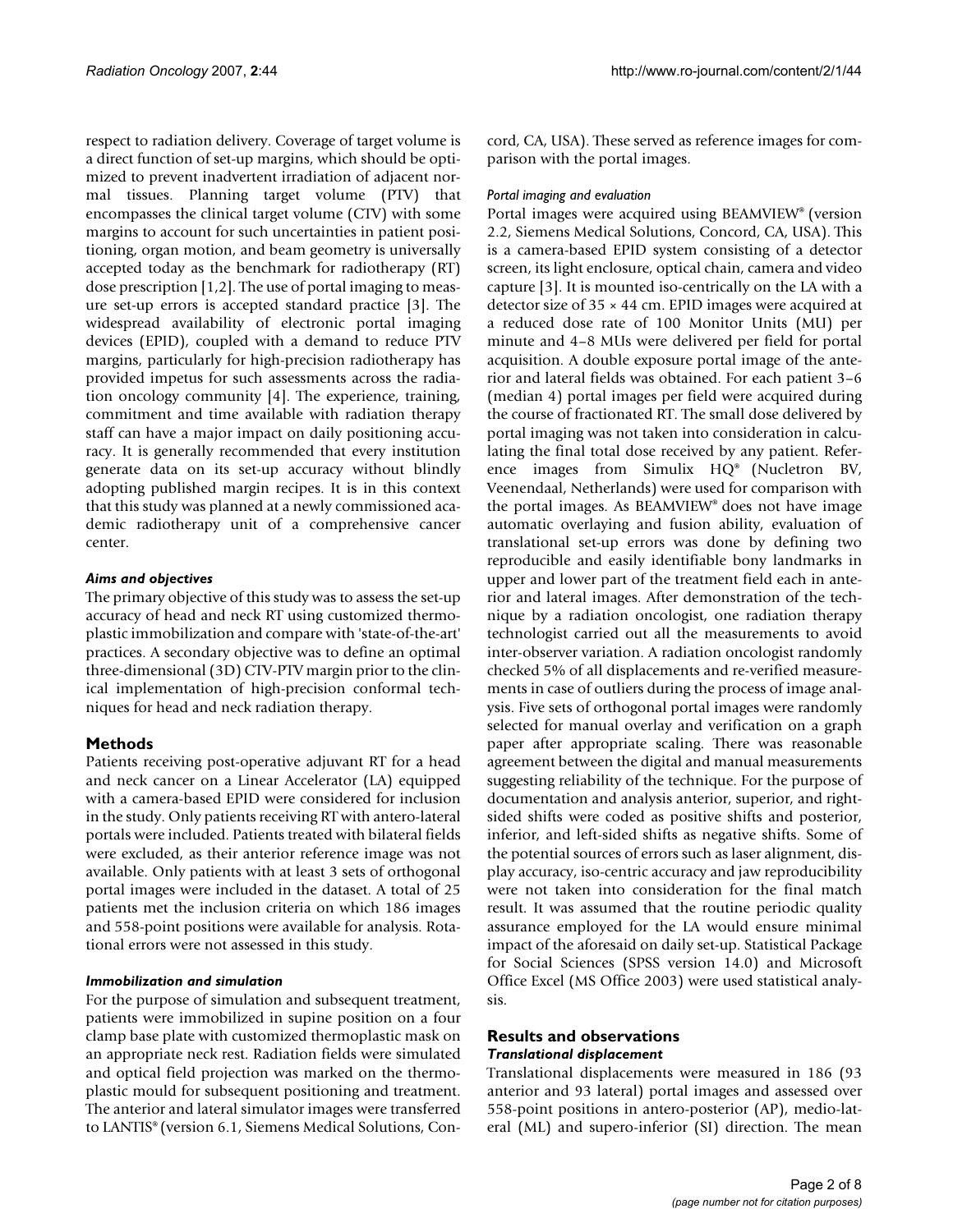displacement in AP; ML; and SI direction was -0.25 mm (range -6.50 to +7.70 mm); -0.48 mm (range -5.50 to +7.80 mm); and +0.45 mm (range -7.30 to +7.40 mm) respectively (Fig. 1,2 and 3). The set-up errors in AP and ML direction were normally distributed (skewness  $\leq 2 \times$ standard error of skewness), whereas they were skewed inferiorly in the SI direction. Ninety three percent of the set-up deviations were within 5 mm in all three directions.

#### *Systematic and random errors*

Systematic (Σ) and random ( $\sigma$ ) errors were calculated as per conventionally defined norms [5,6]. The systematic component of the displacement represents displacement that was present during the entire course of treatment. For an individual patient, the systematic displacement was assessed by mean values of all the displacements and for the whole population the systematic error was represented by the standard deviation (SD) from the values of mean displacement for all individual patients. The random errors represent day-to-day variation in the set-up of the patient. For each patient, dispersion around the systematic displacement was calculated to assess the random displacement. For the whole population, the distribution of random displacements was expressed by the root mean square of SD of all patients. The population systematic error  $(\Sigma)$  in AP; ML; and SI direction was 0.96, 0.98 and 1.2 mm respectively. The population random error (σ) in the corresponding directions was 1.94, 1.97 and 2.48 mm respectively. 3D vector length was calculated for every patient and averaged to give the mean 3D vector of displacement. The mean 3D vector of displacement was 3.84 mm.

#### *Margin calculation*

CTV-PTV margins were calculated using the International Commission on Radiation Units and Measurements (ICRU) Report 62 [2], Stroom's [6,7], and van Herk's [8,9] formulae (Table 1). Using the ICRU recommendation, the CTV-PTV margin in the AP; ML; and SI direction was 2.16, 2.20, and 2.76 mm respectively. The corresponding values were 3.28, 3.34 and 4.14 mm with Stroom's formula and 3.76, 3.83 and 4.74 mm with van Herk's formula (Table 1).

### **Discussion**

This report attempts to evaluate the set-up accuracy in patients receiving conventional radiotherapy for head and neck cancers with antero-lateral portals at a newly commissioned academic radiotherapy unit of a comprehensive cancer centre using a camera-based portal imaging system. Unlike other commercially available software, BEAMVIEW® is not equipped with anatomy matching and image fusion module. Hence, image analysis was carried out by comparing the reference simulator image with portal image using fixed bony landmarks, a good surrogate for target localization in head and neck cancers [4]. As there exists a possibility of variation in manual measurements two different points were used for evaluation of displacements in each direction. Furthermore, comparing online digital measurements with manual measurements using printouts of portal images validated the technique. Emphasis was laid on the technique of manual measurements by precisely choosing the same points on reference and portal images. Random cross checking by a radiation oncologist ensured the quality of image analysis. The setup errors in AP and ML direction were normally distributed (skewness  $\leq 2 \times$  standard error of skewness), whereas they were skewed inferiorly in the SI direction. Ninety three percent of the set-up deviations were within 5 mm in all three directions. The CTV to PTV margins were within 5 mm in all directions. This compares reasonably well with the published head and neck data using head cast and thermoplastic immobilization devices. Population systematic (Σ) and random errors ( $\sigma$ ) also correlated well with the published literature (Table 2) [10-16]. However, they were larger than those achieved by Humphrey et al [14] using Cabulite customized shell.

Several mathematical formulae have been recommended for generating CTV-PTV margins. Coverage of target volume is a direct function of the set-up margin, which should be optimized to prevent inadvertent irradiation of adjacent normal tissues that may precipitate unwarranted radiation morbidity. The ICRU 62 [2] states that systematic and random uncertainties should in an ideal approach be added in a quadrature, which should then be used for margin calculation. However, this approach assumes that random and systematic errors have an equal effect on dose distribution, which may not necessarily be the case. Random errors blur the dose distribution whereas systematic errors cause a shift of the cumulative dose distribution relative to the target. In fact, it has been consistently shown that systematic errors are of higher dosimetric consequences than random errors. Using coverage probability matrices and dose-population histograms, Stroom et al [6] and Van Herk et al [9] have suggested formulae incorporating this differential effect. Stroom's margin recipe ( $2\Sigma + 0.7\sigma$ ) ensures that on an average, 99% of the CTV receives more than or equal to 95% of the prescribed dose. The formula by van Herk  $(2.5\Sigma + 0.7\sigma)$  seems to be the most appropriate as it ensures that 90% of patients in the population receive a minimum cumulative CTV dose of at least 95% of the prescribed dose. The CTV to PTV margins using van Herk's formula were 3.76, 3.84, and 4.74 mm in AP; ML; and SI direction respectively.

As stated, some of the published margin-generating recipes do not differentiate between random and systematic errors. Caution should be exercised while comparing data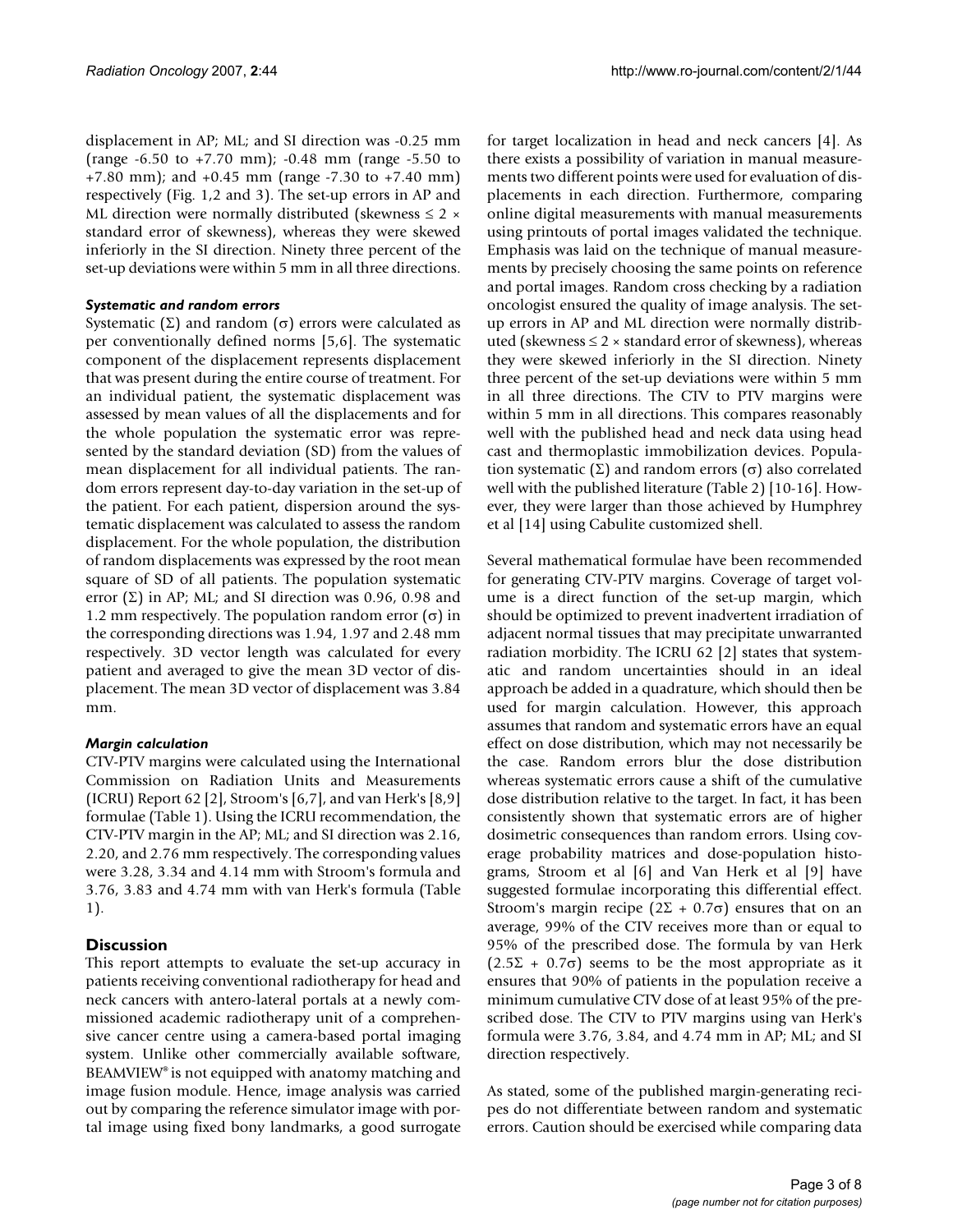

#### **Anteroposterior displacements**

# **Patient number**











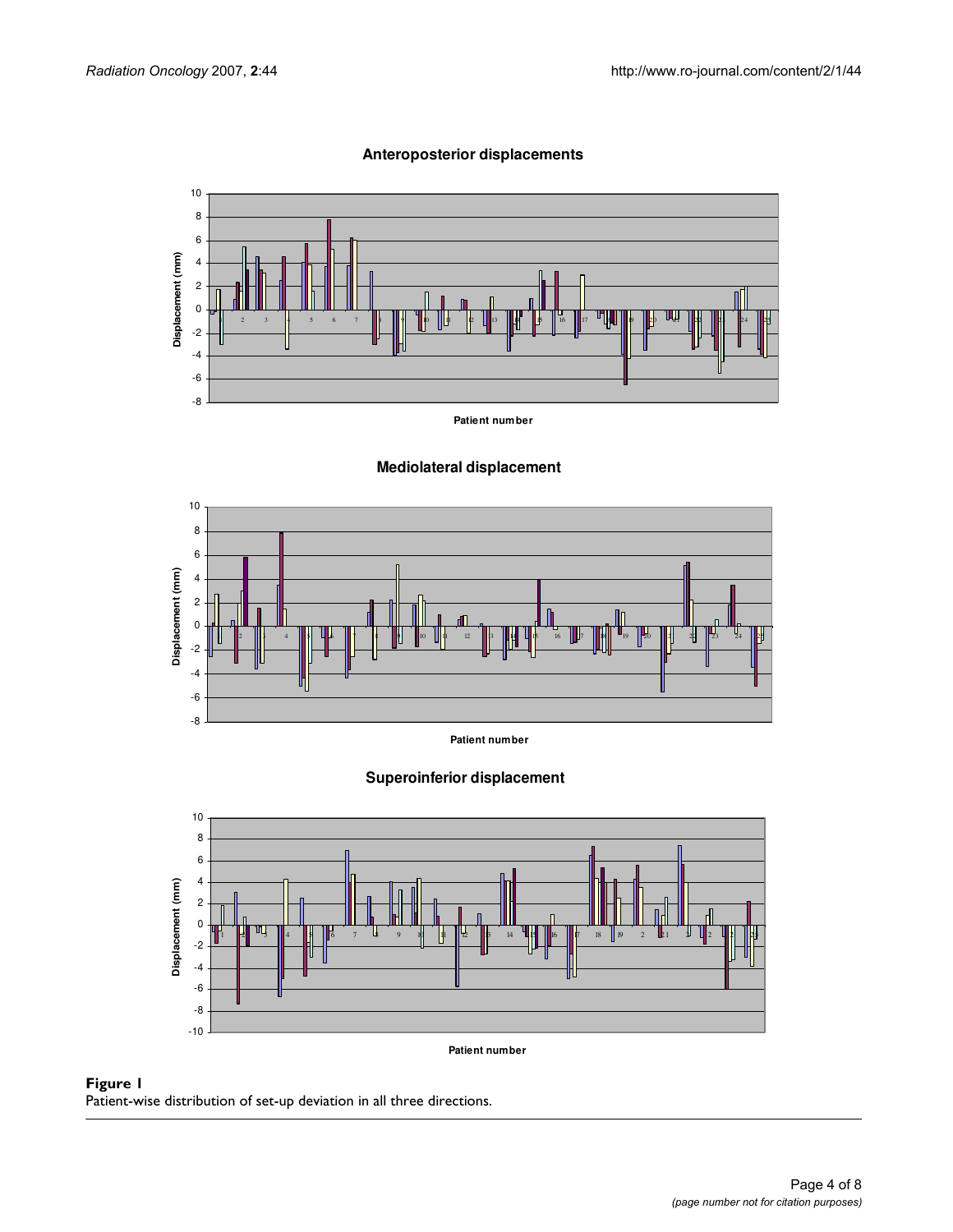

**Superoinferior**





from different series as each group has used different model parameters to derive cumulative set-up errors. Different margin generating recipes lead to a different probability of target volume coverage in different population setting depending on the distribution of shifts. It is therefore suggested that before adopting any published margin recipe, factors that can potentially impact upon margins should also be taken into consideration.

A major drawback of the study was the lack of automatic anatomy matching and image fusion facilities in BEAM-VIEW®, which could have resulted in reduction in the accuracy of measurements. However, an attempt was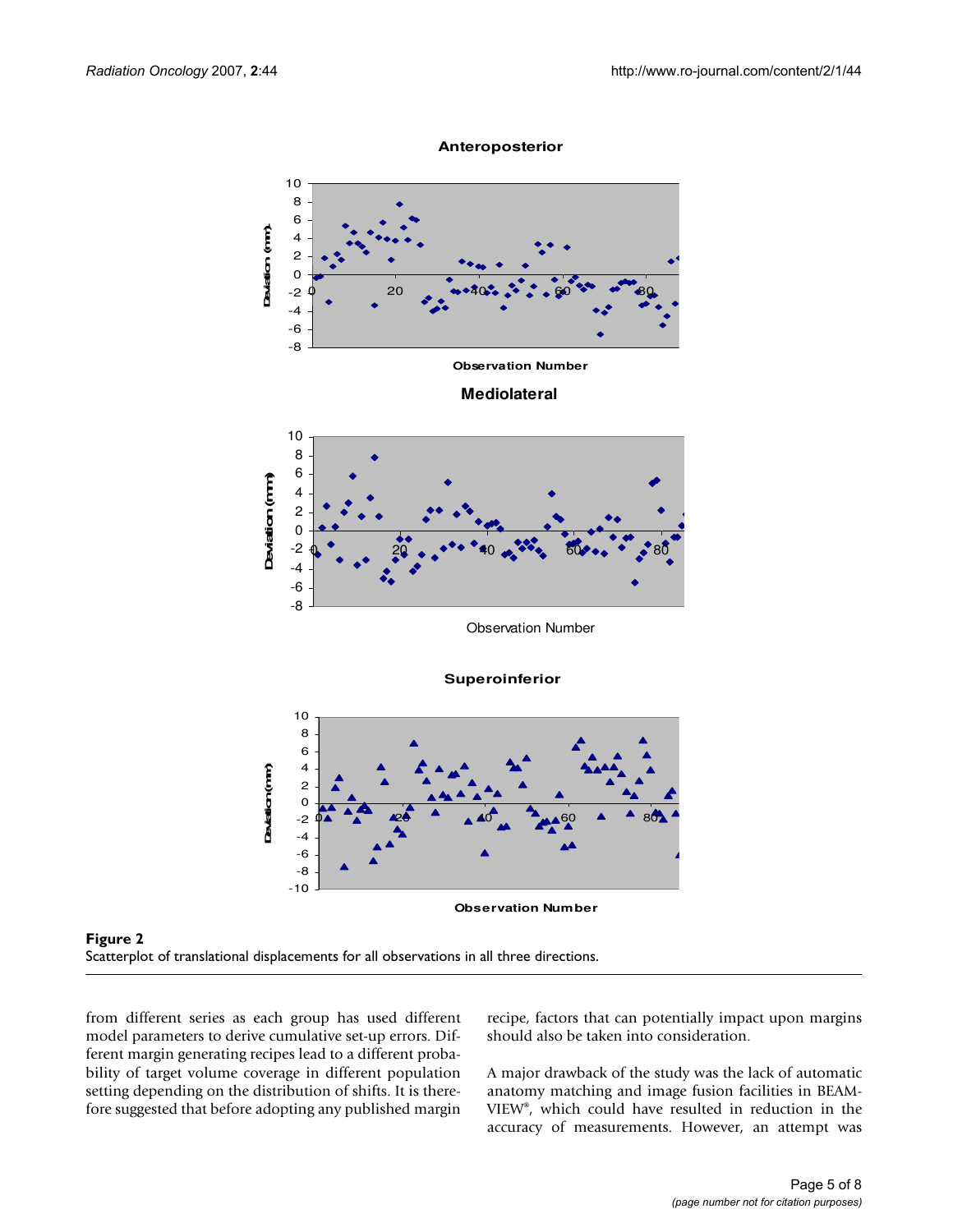Anteroposterior displacement (mm)



Mediolateral displacement (mm)



Superoinferior displacement (mm)



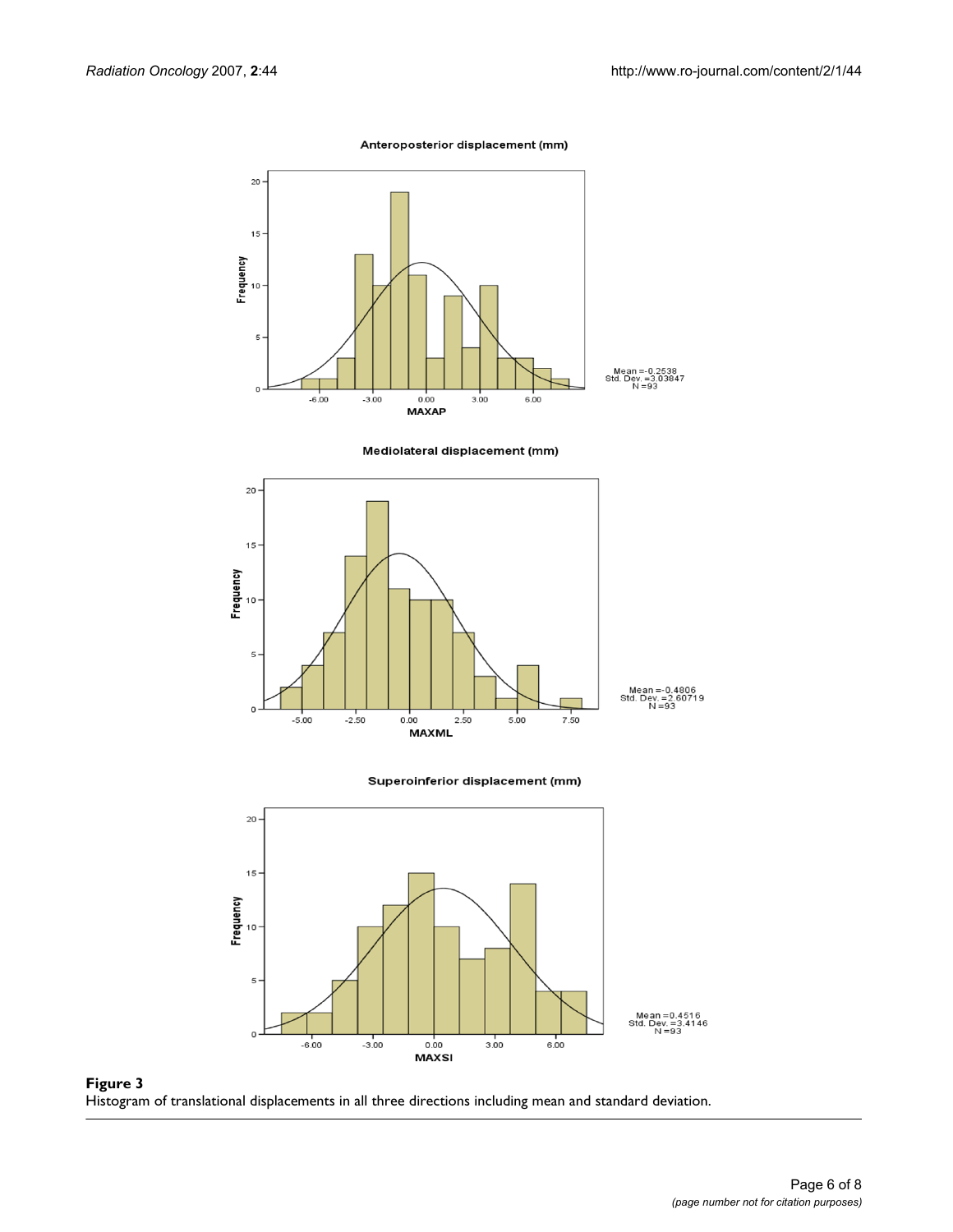| <b>Population set-up errors</b> |                         |                     | <b>CTV</b> to PTV margins (mm) |      |                                                                                                                     |  |
|---------------------------------|-------------------------|---------------------|--------------------------------|------|---------------------------------------------------------------------------------------------------------------------|--|
| <b>Direction</b>                | Systematic ( $\Sigma$ ) | Random ( $\sigma$ ) |                                |      | ICRU 62 (Sqrt $\Sigma^2$ + $\sigma^2$ ) Stroom (2 $\Sigma$ + 0.7 $\sigma$ ) van Herk (2.5 $\Sigma$ + 0.7 $\sigma$ ) |  |
| Antero-Posterior (AP)           | 0.96                    | l.94                | 2.16                           | 3.28 | 3.76                                                                                                                |  |
| Medio-Lateral (ML)              | 0.98                    | 1.97                | 2.20                           | 3.34 | 3.83                                                                                                                |  |
| Supero-Inferior (SI)            | 20. ا                   | 2.48                | 2.76                           | 4.14 | 4.74                                                                                                                |  |

**Table 1: Population systematic and random errors and necessary CTV to PTV margins**

made to compensate for this by manually verifying measurements using appropriately scaled printouts on graph paper. Secondly, this study did not attempt to measure rotational errors or intra-fraction displacements.

The good set-up accuracy comparable with published literature [5] achieved hereof for conventional head and neck radiotherapy is also a reflection of the experience, training, commitment, and time available with radiation therapy staff at an academic radiotherapy unit that treats patients only on approved clinical trials. The 3D mean displacements though comparable with previously published literature, had a wide range at times leading to high individual displacements (>7 mm also). This would be unacceptable for high-precision techniques. Attempts are being made to reduce such errors by incorporating offline correction strategies whenever displacements are >3 mm in any direction. Furthermore, a commercially available infrared positioning system is also being prospectively evaluated to increase the set-up accuracy particularly for high-precision conformal techniques. An alternative method of improving the repositioning accuracy would be the use of indexed patient positioning systems and fixed couch inserts.

Image-guided radiation therapy (IGRT) is an innovative and exciting approach for set-up verification that can be potentially useful for high-precision techniques with inherently conformal dose distributions and sharp dose gradients. Contemporary IGRT systems allow accurate internal target positioning and even real-time tumour tracking with a potential to substantially reduce margins. In-room image-guidance systems are either gantry mounted or floor/ceiling mounted. The strategies for IGRT include the use of a) orthogonal radiographs either alone or in conjunction with infrared marker tracking, b) ultrasound imaging with or without implanted fiducial markers, and c) kilovoltage or megavoltage fan-beam or cone-beam computed tomography for volumetric imaging. The reader is referred to an excellent contemporary review on this topic [17].

### **Conclusion**

The present study is a report on the set-up accuracy of patients receiving conventional head and neck radiotherapy that compares well with published set-up error data. Ninety three percent of translational displacements were within 5 mm. The set-up margins were <5 mm in all three directions. It is suggested that before adopting any published margin recipe, factors that can potentially impact upon margins should also be taken into consideration to ensure adequacy of target volume coverage.

#### **Competing interests**

The author(s) declare that they have no competing interests.

| Table 2: Population systematic ( $\Sigma$ ) and random ( $\sigma$ ) errors of selected contemporary series and correlation with probability of target |  |
|-------------------------------------------------------------------------------------------------------------------------------------------------------|--|
| volume coverage                                                                                                                                       |  |

| <b>Series</b>        | Σ            | $\sigma$      | <b>Displacements or errors</b>                    |
|----------------------|--------------|---------------|---------------------------------------------------|
| Hess $[10]$          | Not reported | Not reported  | 3 mm for 50% coverage                             |
|                      |              |               | 9 mm for 95% coverage                             |
| Bentel [11]          | Not reported | Not reported  | 5-10 mm (87-90% with 5 mm margin)                 |
| Gibeau [12]          | $1 - 2.2$    | $0.7 - 2.3$   | 4.5-5.5 mm for 90% probability of target coverage |
| De Boer [13]         | $1.5 - 2.0$  | $1.5 - 2.0$   | Probability values not specified                  |
| Humphrey [14]        | $0.02 - 0.9$ | $0.4 - 0.7$   | 3 mm for 95% of the errors.                       |
|                      |              |               | 5 mm for 99% of errors                            |
| Zhang $[15]$         | $1.5 - 3.2$  | $1.1 - 2.9$   | 5.5 mm for 90% probability of target coverage     |
| Suzuki [16]          | $0.7 - 1.3$  | $0.7 - 1.6$   | 5 mm margin for PTV and 3 mm for PRV              |
|                      |              |               | Probability values not specified                  |
| <b>Present Study</b> | $0.96 - 1.2$ | $1.94 - 2.48$ | 93% displacements within 5 mm                     |
|                      |              |               | <5 mm CTV-PTV margin in all directions            |